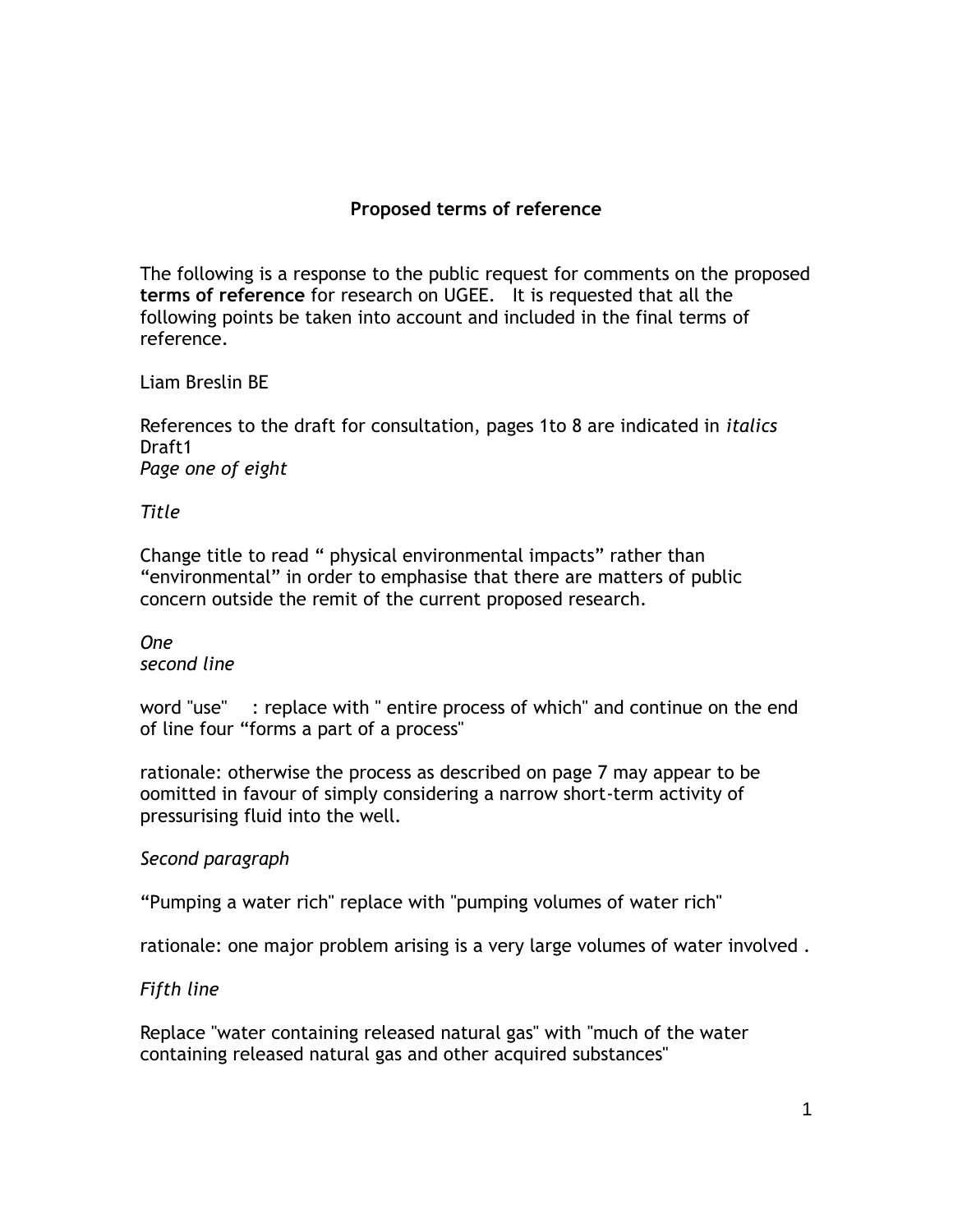rationale: not all of the water returns by any means. Also many other fluids and materials, sometimes radioactive, can be released along with the gas.

The word 'shale' is used in this paragraph for the first time.

*1A*

These terms of reference are seriously flawed because they do not contain a section on "scope".

The following paragraphs must be included in order to avoid confusion by tenderers, to make it absolutely clear to the public what is encompassed by the study; and to highlight to those responsible the work that needs to be done elsewhere on the same technology, outside the current proposed study. INSERT:

"Scope

The scope of this research programme is limited to the environmental impacts, particularly the physical environmental impacts of UGEE. In particular, public health issues not affected by environmental factors; social and economic impacts on different sections of society and industry are not considered by the research"

Rationale: the economics impacts of UGEE, the social impacts and the public health impacts are outside the competence of the Authority; it would not be appropriate to facilitate research in these areas, however desirable such research might be.

INSERT:

Scope: the scope of this research should cover the first "non-desk" actions (seismic surveys, core samples) through alloperations till the decades of the possible arrival of deep water to surface aquifers after 10 or 20 years.

Rationale: "spa" water is often advertised as coming from the depths at which hydraulic fracturing occurs. Furthermore the University of Montpellier in France has identified that it can take 14 years for water to rise from those depths to join surface water. The Environmental Protection Agency and the public need to be aware of these hazards before any commencement of work or licensing so the potential effects, hazards and threats to the public purse in time to come can be anticipated and ameliorated.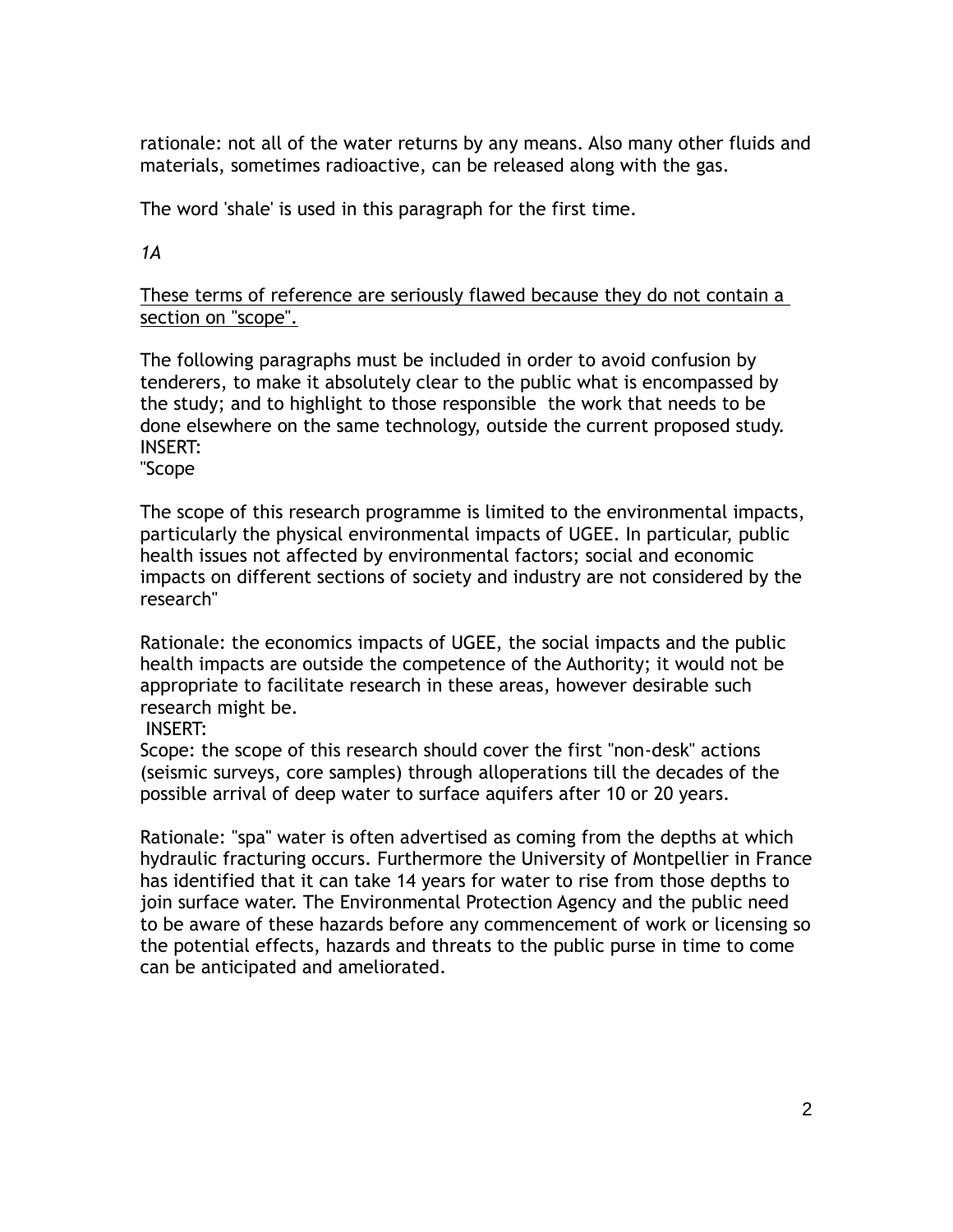## 2

#### *First line in the third paragraph*:

"give the holder the first right": replace with "give the holder the first refusal"

Rationale: the license option does not appear to give "rights" to any exploration licence. It is up to the Minister to offer a licence if he chooses; the proposed wording may be a little more accurate.

### *Third last line*

"Any operations involving hydraulic fracturing would require an environmental impact assessment"

This statement would appear to be seriously inaccurate. It is understood that a site in the UK, close to Blackpool, was fracked without an environmental impact assessment, the operators having exploited a loophole in the regulations. (This subsequently caused to earthquakes). This text should be corrected; or a footnote put in to refer to the facts in this case.

*Page two of eight*

*Paragraph 3*

This section refers to only one report, seeming to suggest that it is the basic or fundamental report, whereas it is actually a brief overview.

Reference should be made here to the study reports produced for the European Parliament 2011, 2012; to the research reports produced for the German Bundesrat; to the published research report commissioned by Exxon corporation in Germany (4/2012).

Further reference should be made to the reports to be expected from the European Commission, from New York State, et al.

In particular, the report on public health issues by the province of New Brunswick should be referred to explicitly while stating that public health is outside the remit of this research has instanced above.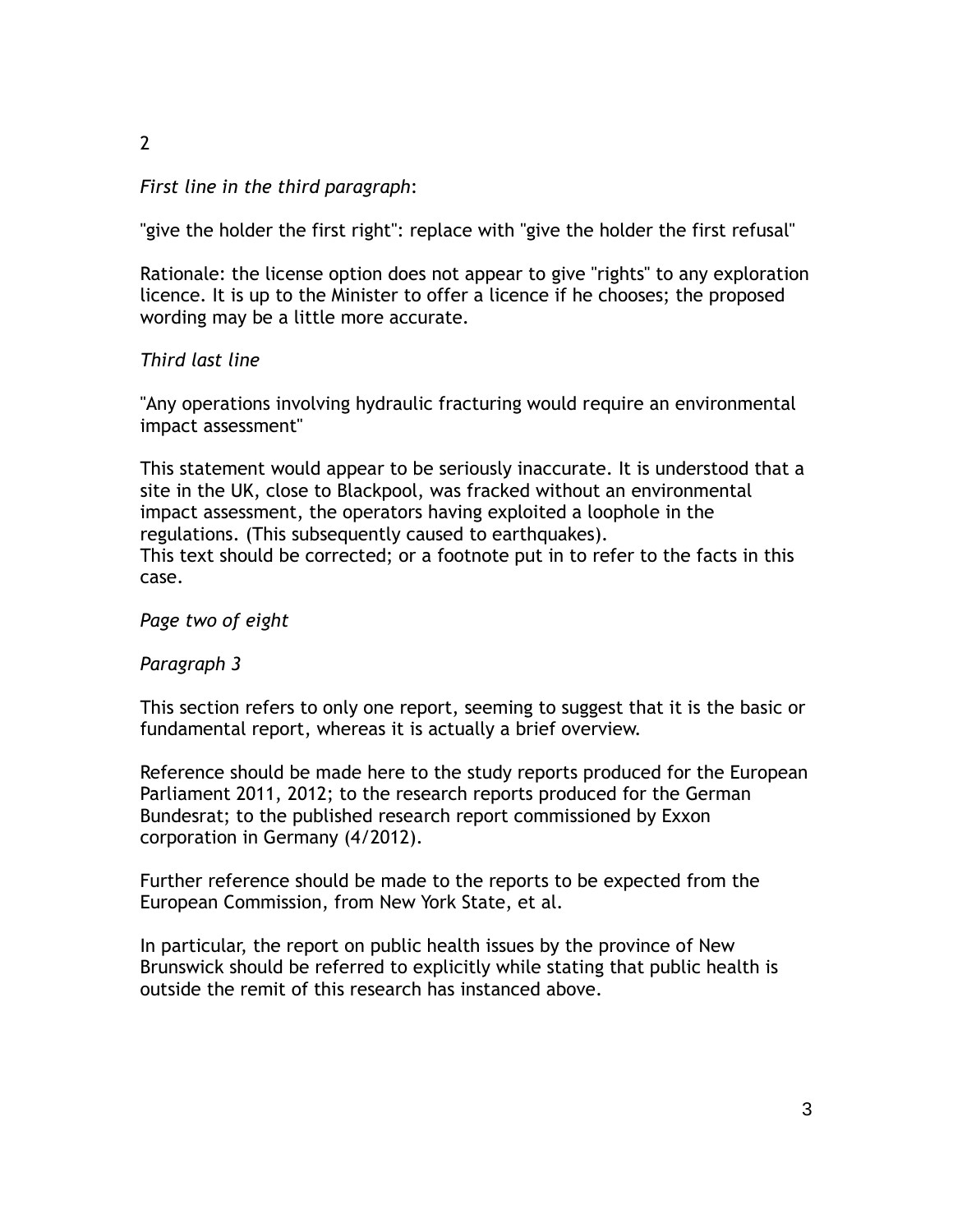*Key questions:*

"technology". Suggestion: it must be made clear that "technology" means the entire process; from beginning to the results possibly several decades later (see reference page 7 last line)

"Fully protecting the environment and human health?"

A note must be inserted here to make it completely clear that while the protection of existing industry and existing society is essential, it is not covered by this research.

*Paragraph 4*

*Line 2*

A wide range of responsibilities"  $\,$  after the word "responsibilities",  $\,$ an " $\,$   $\,$  " $\,$  or  $\,$ footnote reference must be inserted to indicate that currently the Environmental Protection Agency act confers immunity on the EPA for all their acts and omissions and therefore they ultimately do not carry final responsibility in the eyes of a citizen or a Court for these matters.

*Last line*

with the agreement of DCENR, the words "their impact on the environment" could be supplemented with the text ", public health and other existing and developing industries" in order to assure the public that all aspects of potential new industries are of concern to the Department on behalf of the public.

*Page three of eight*

*second paragraph*

*Last line*

"Required environmental permissions" as noted elsewhere, the required environmental permissions did not prevent fracking from going ahead near Blackpool in such a manner as to cause earthquakes and result in an enormous column of radioactive water which cannot easily be moved, or be left in situ either. A closer examination of what the required permissions are; and what the loopholes are, is needed.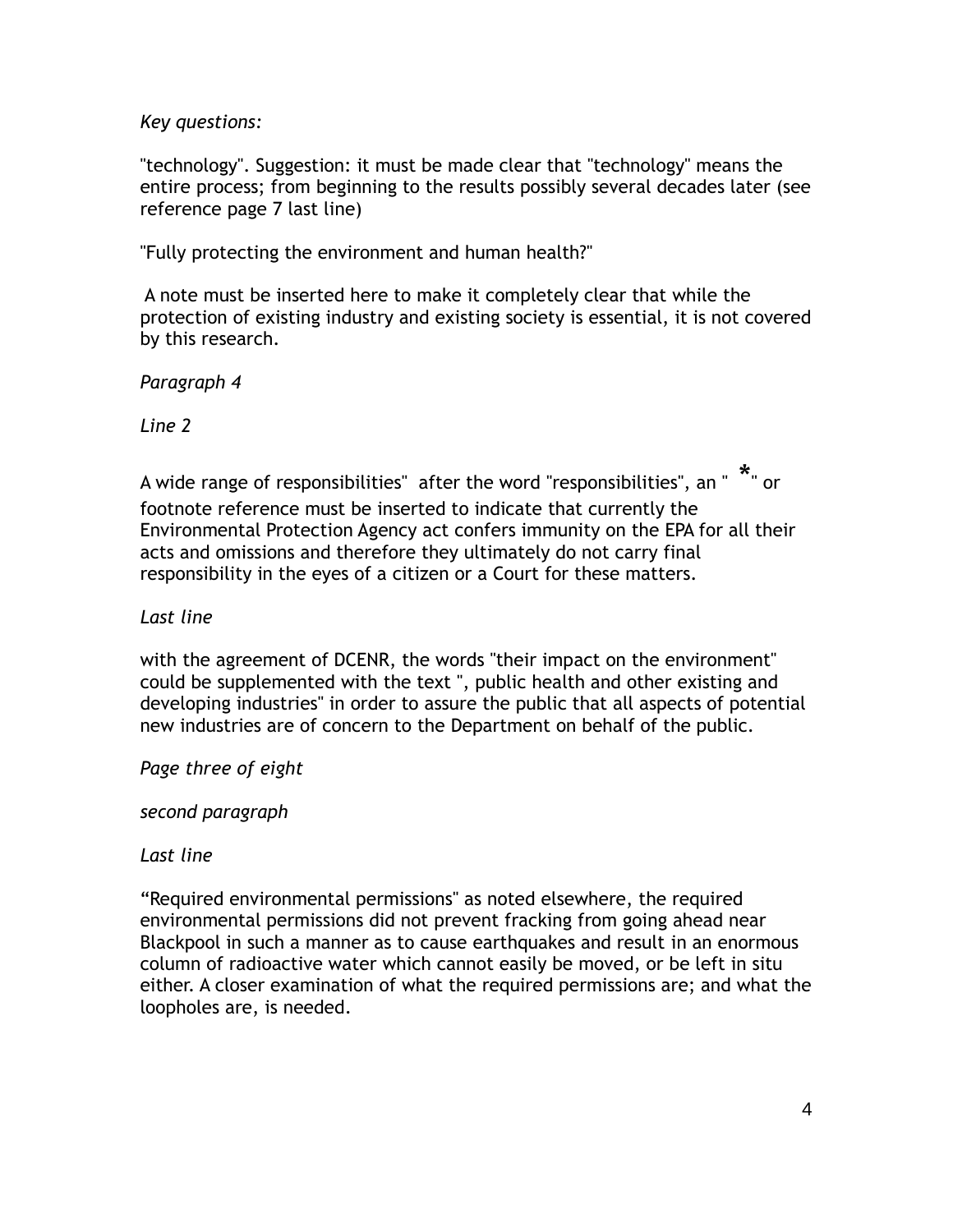### *Five further research*

## *Second paragraph*

## "Steered by a committee with representatives from"

It is noted that the representatives are those of different agencies with very specific remits. In the worst case, it is possible that they could concentrate on dividing responsibilities between themselves for different sectors. In any event, a widespread overview of general public and civic interest and wider concerns is missing.

In particular, this was noted by the relevant Joint Committee of the Oireachtas and it is understood that they wrote to the Environmental Protection Authority to request that some concerned citizens could also join the Steering Committee to assist it in its work, particularly by contributing to a wider viewpoint and a wider concern.

It is recommended that the text be altered to include expanded representation on the steering committee.

## *Seventh paragraph*

"Shale" is again mentioned. Please clarify whether this covers coal seam gas, tight sands etc; or merely shale.

*In the same paragraph*, it needs to be made clear that hydrological concerns involve extended timescales; perhaps 1 to 2 decades.

Rationale: studies by the University of Montpellier has shown that water can take up to 14 years to arrive at the surface of from the depths that fracking is to be carried out at. These are similar to the depths from which some "spa" waters are obtained and sold to the public.

### *Eighth paragraph*

Attention needs to be drawn to the fact that the pressurised water may hit layers or strata that have not been targeted and have different characteristics than the target zone. Layers underneath the target zone must be taken into account.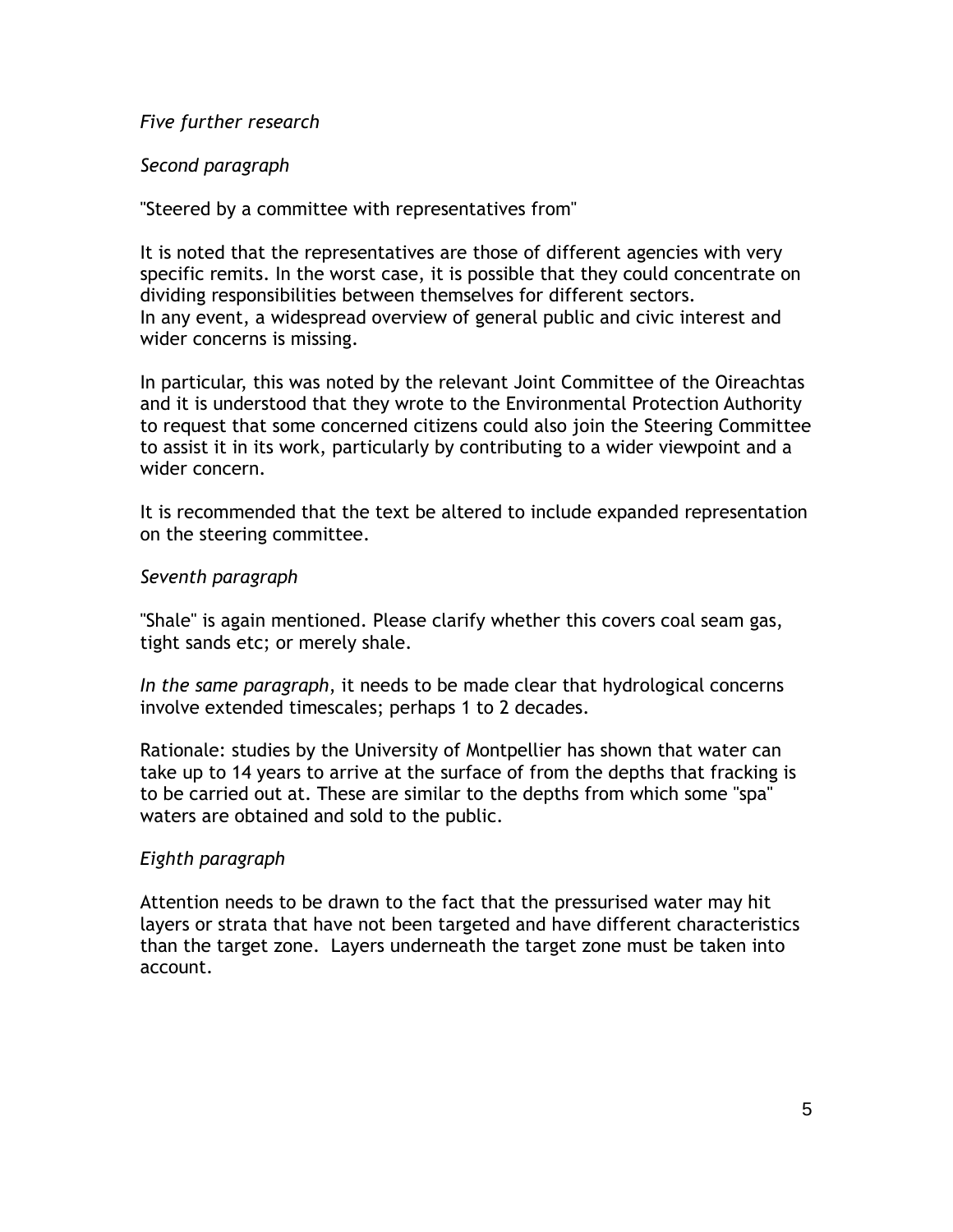*Page four of eight*

## *Project A1*

## *Second bullet point*

It has been said that all gas is natural; this allows operators sometimes to disclaim a connection between fracking and methane gas in drinking water or elsewhere. Any baseline monitoring would have to distinguish between gas that has originated recently from some operator activity and gas which is generated by natural processes close to the surface. If there are existing seepages of gas from deeper levels, the ratios approaching surface should be noted. If there are existing wells, disused, in the specific Irish areas, monitoring should ascertain whether there are additional gases in the region of these old wells in comparison with similar areas that do not have these wells.

## *Last bullet point*

## *Recycling the flow back*

Emphasis should be placed here on the desirability of very close examination of any data found; it has been noted in academic circles that the reported percentage of recycled in some cases has turned out to be completely inaccurate and misleading.

Furthermore, the eventual disposal of the residual recycled material should be investigated.

At some point in this proposed study, the whole question of treating the huge volumes of various produced water, effluents, radioactive fluids etc must be examined in some detail.

### *Task one*

"Legislative requirements" it is proposed that reference should be made both to Irish and European legislation.

### *Task three*

### *"This should take into consideration existing monitoring infrastructure"*

It is necessary both to the tenderer and the general public to explain what the existing monitoring infrastructure is. The existing monitoring structure should be described in annex to the terms of reference.

This is essential both for this task and for following tasks.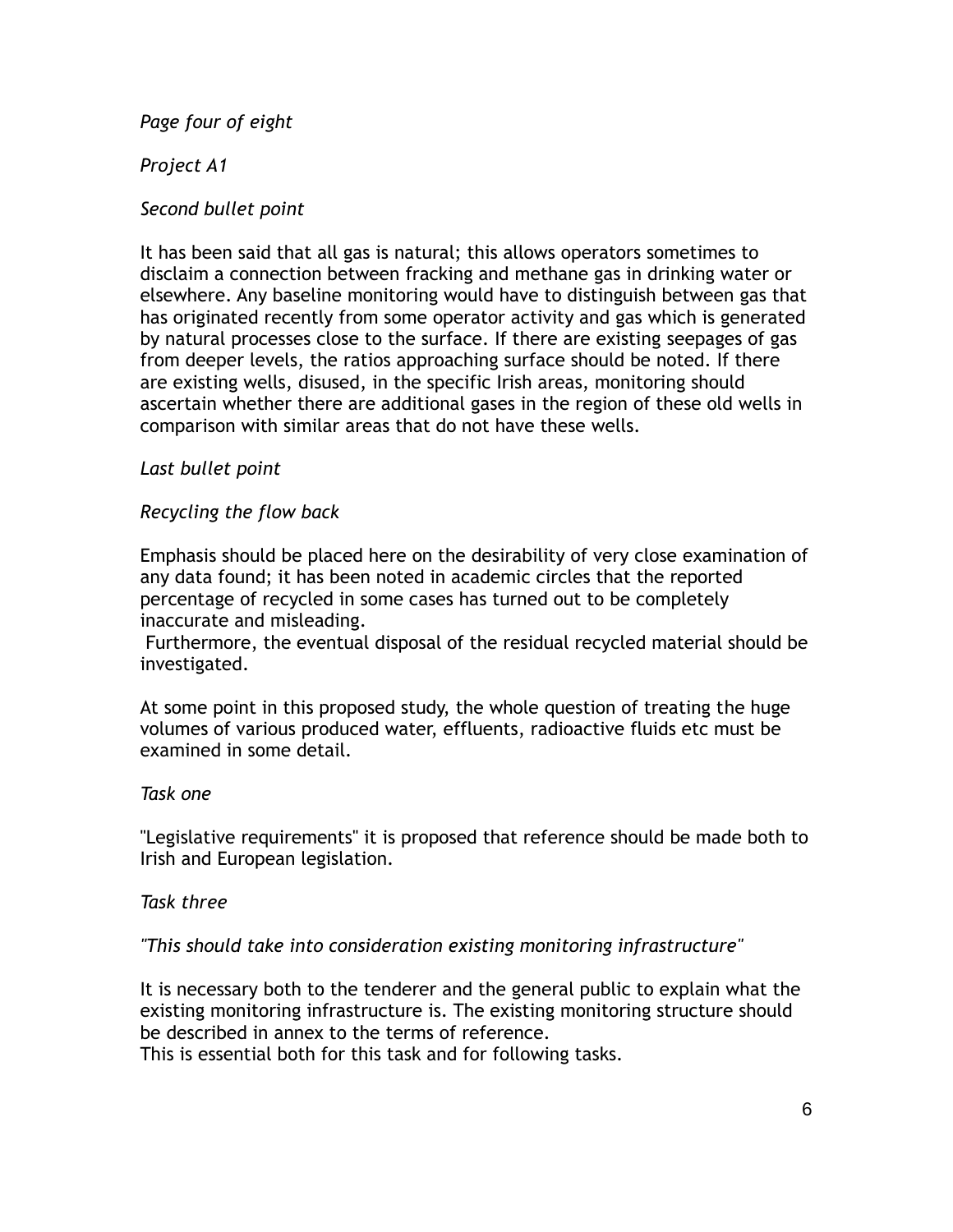## *Task five*

Add: "and where found wanting elsewhere".

Rationale: "Best practice" may not actually exist in the relevant circumstances. Rather than assume that it does, the additional text allows for identification of gaps in baseline monitoring practice.

*Task six*

Add: "references should also be made to any time delay that should be considered concerning these hazards".

Rationale: as noted elsewhere, it can take more than a decade of years for water to attain the surface level from the Shale levels. Within this kind of timescale, it is likely that the operators will have left the field and all possible damage will have to be remedied by the citizen and taxpayer .

#### *Task seven*

Expand this task to include lakes or rivers and waterways, canals, underground passages (e.g. Shannon pot) and the general water network in the areas examined.

### *Page five of eight*

"Implications of, recycling" replace text with "implications of, and alternatives to, recycling"

rationale: not all flow back can be recycled indefinitely. It also needs to be "cleaned" before being reused. In the case that it is not possible, it is necessary to know what the alternative treatments of flow back and produced fluids might be.

This section of the study must cover all questionable materials: flow back fluids, associated solids, ex-drilling material (spoil), produced fluids and solids and all "non-product" gas.

A thorough picture of all disturbed materials must be obtained and associated with appropriate and acceptable treatments where such treatments exist.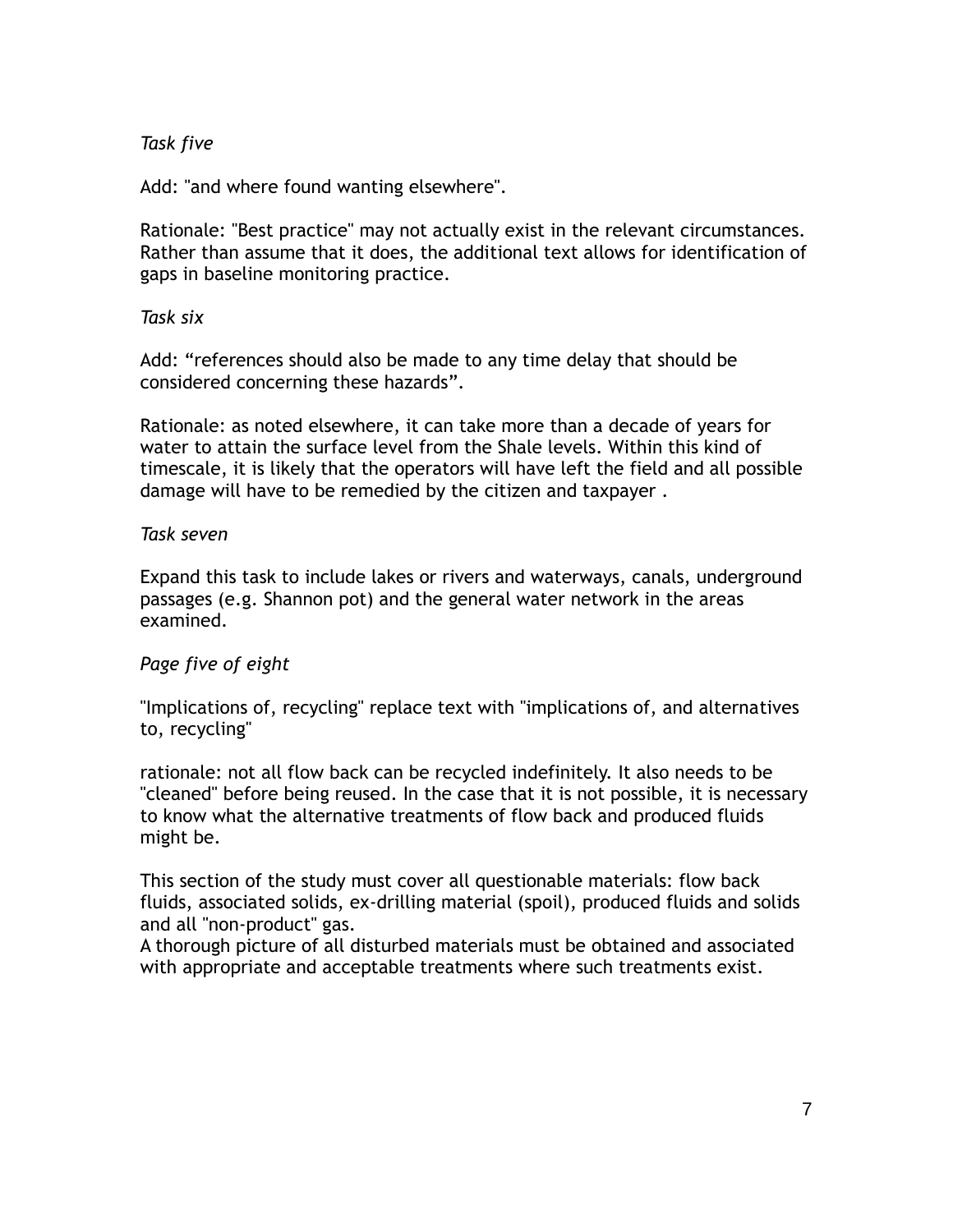*Project A-2*

*Bullet .1*

add "Canada"

Consider time effects. Will a seismic impact always occur immediately after a fracking event? Or will seismicity also occur after an accumulation of fracking incidents? Will it occur immediately, or after some time? Even some years? Rationale: as this is a relatively new area of study, it should not be restricted by preconceived notions that all earthquakes occur like clockwork following some fracking action. ( See additional bullet point below)

### *Add new bullet point 5*

A new bullet point must be added in " assessment and review of seismic risk to all site installations; particularly including the effects on all varieties of casing at all depths; noting whether they are deformed or damaged and what effect these could have on the ageing process of the casing etc".

Rationale: considerable concern exists about the escape of methane gas (etc) from depths via drill lines. Often it is claimed that faulty casing is the only cause of such leakage, which seems to occur in about 3% or more of wells. It must be understood what the effect of seismic events could be on such casing, particularly as it could affect older wells in the vicinity of newer workings. The deterioration might not be noticed for some considerable time; when indeed the costs will fall on the citizen and taxpayer.

### *Point number 2.*

Add " assessment of possible impacts on existing wells in the area, some of which are up to 30 years old."

Rationale: as stated above, the effect of seismic activity on well case integrity must be accessed. There are old wells in the area of interest which could be affected by past (if any) or future seismic activity, particularly gas instigated by further activity in the same region.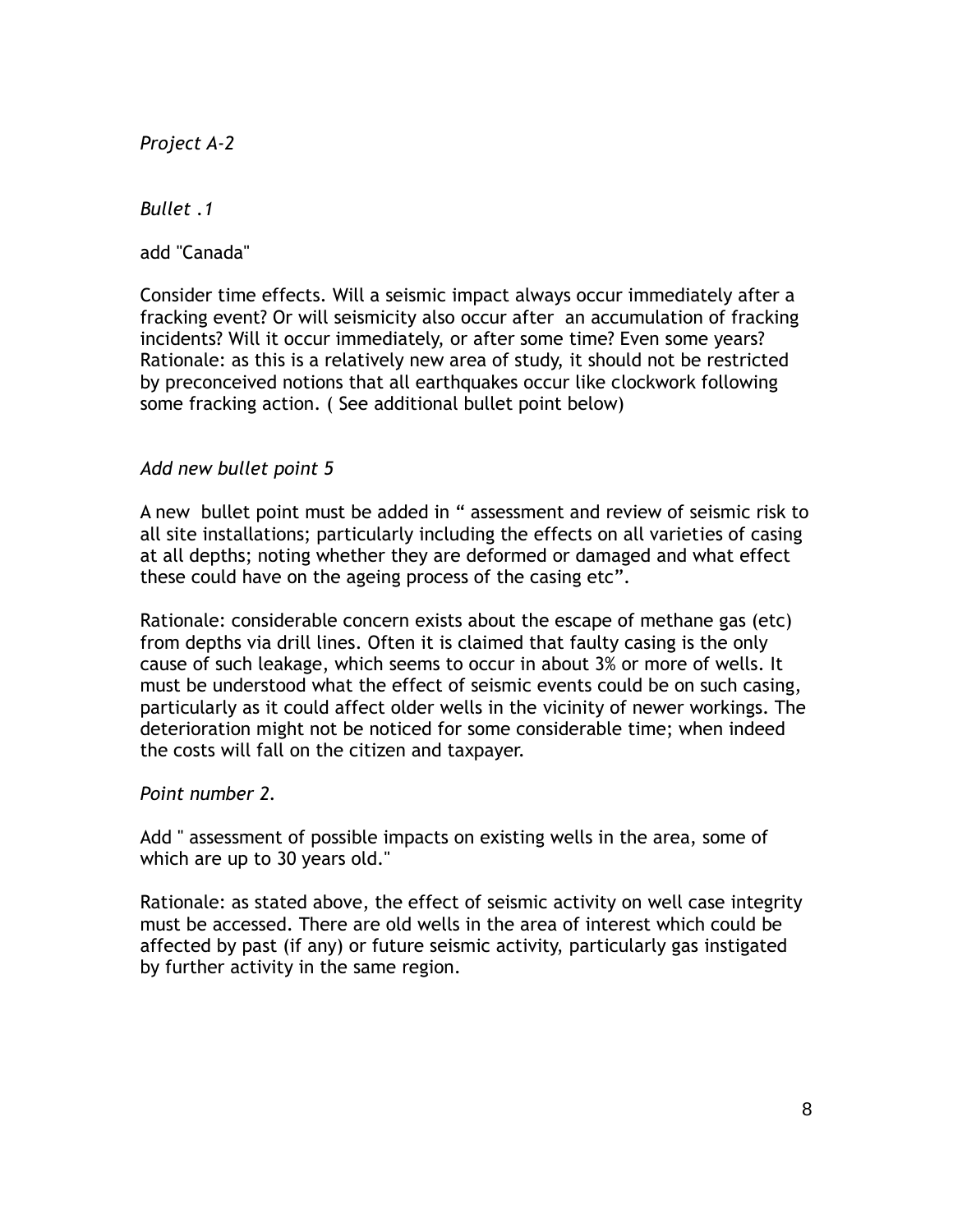*Page 6 of eight* 

*add: bullet point 10*

"examination of global experience with existing or desirable regulations for mitigation purposes; both prior to and after operations"

*Page seven of eight*

*Bullet point 3:* 

*R*eplace "life cycle assessment" with " carbon cycle assessment"

Rationale: the assessment described here apparently refers to global warming, as distinct from the many other issues and concerns arising from the full life cycle of the industry in question.

## *Bullet point 4*

Replace the word "indications" with the word "suggestions"

Rationale: the suggestions that have been made appear to be highly questionable; applying only to certain activities while excluding others such as drilling; reports of injuries and death; no examples of the practice being available to common knowledge. Specific reports and studies should be available publicly before "indications" could be accepted currently.

### *Bullet point .5*

"Identification of best practice in self-regulation"

This bullet point must be re-edited to make two situations clear in the context of the proposed research.

"Identification of best practice"

comment: it must be recognised that "best practice" may not exist as yet.

According to *bullet point 4* above, the technology is still evolving in different places and in different ways; and indeed differs according to the local morphology. In such circumstances, the concept of "best practice" can very easily be overplayed; with each company claiming that it follows " best practice " while in fact no published, recognised, evaluated and peer-reviewed formulations are in fact available. It is highly unlikely that any commercial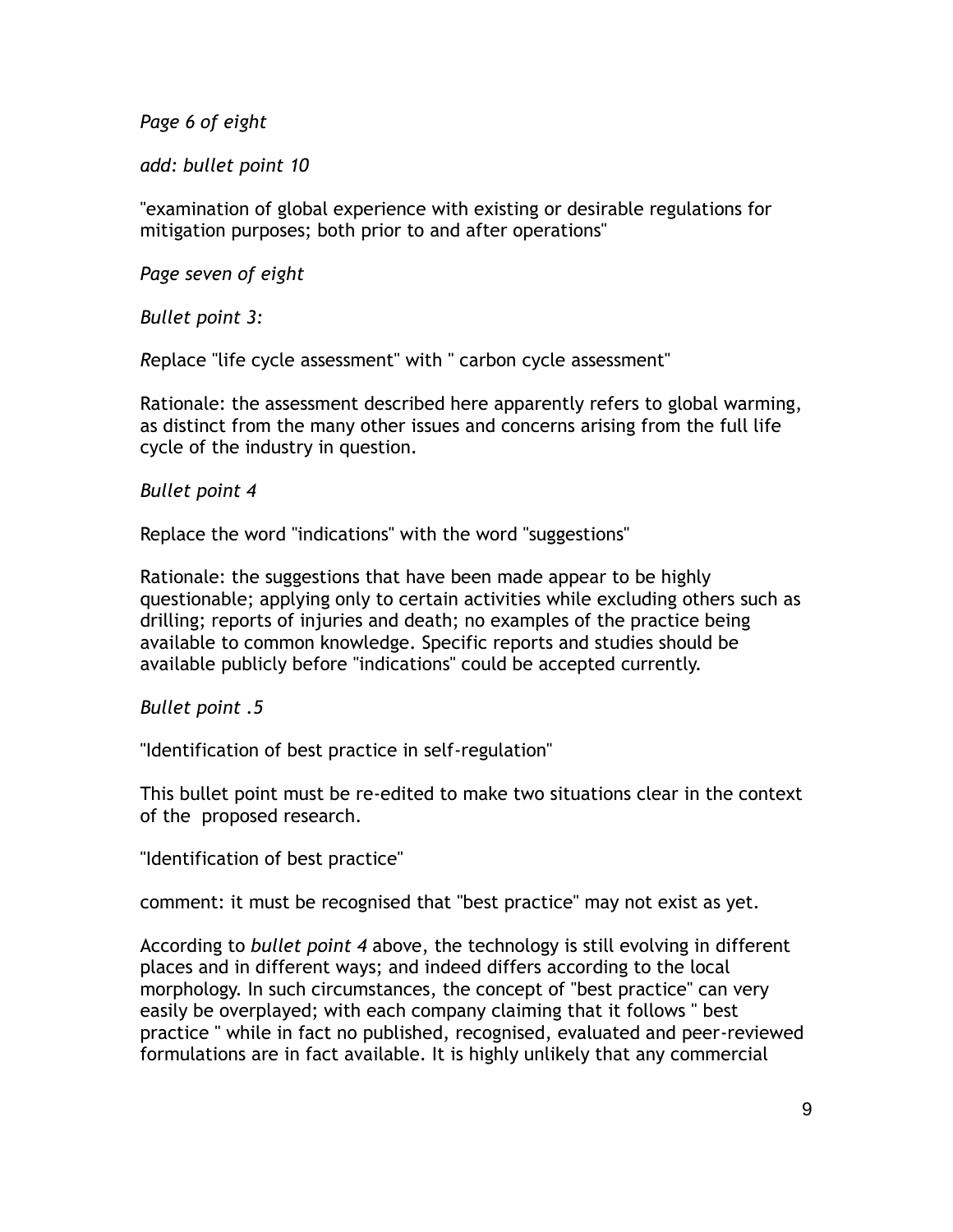company will admit that it follows anything except "best practice". Were such good practices to be well-documented and widely accepted, especially outside the industry itself, it could be a useful guide; however wishing that it existed is no substitute for the necessity of thoroughly safe operations to be carried out in practice.

"Self-regulation"

The expression "self-regulation" is only sensible were "regulations" actually exist.

This must be compared to the situation in Poland, where (till recently at any rate) the law makes no reference to any operations concerning hydraulic fracturing. The members of the German Bundesrat recently came to understand that their regulatory system did not in any way corporate hydraulic fracturing. The Irish mining law long preceded hydraulic fracturing.

Various regulations at European level and elsewhere merely happen to cover some of the events relative to hydraulic fracturing; this has been identified by the European commission itself. Britain has suffered two earthquakes because whatever regulations they might have had in place were bypassed.

It is therefore unlikely that a researcher will come across a set of regulations that are available, that are understood, that are practicable and that are commonly in use. If such existed, a researcher could recommend them as a basis for self-regulation.

If such regulations are not available, then we are back to the condition that each company will do what it sees best in whatever way it sees fit and not only refer to this as "best practice" but also as "self-regulation". The public will not have to look so far beyond the banking sector as to see what has happened in gas plays around the world to recognise such "self-regulation" for the dangerous sham that it was.

The research undertaking this tender will have to identify the scope of future necessary regulations that would enable "self-regulation" to have some meaning. As correctly stated, these necessary regulations will cover all phases from the exploratory through operations and finally reinstatement.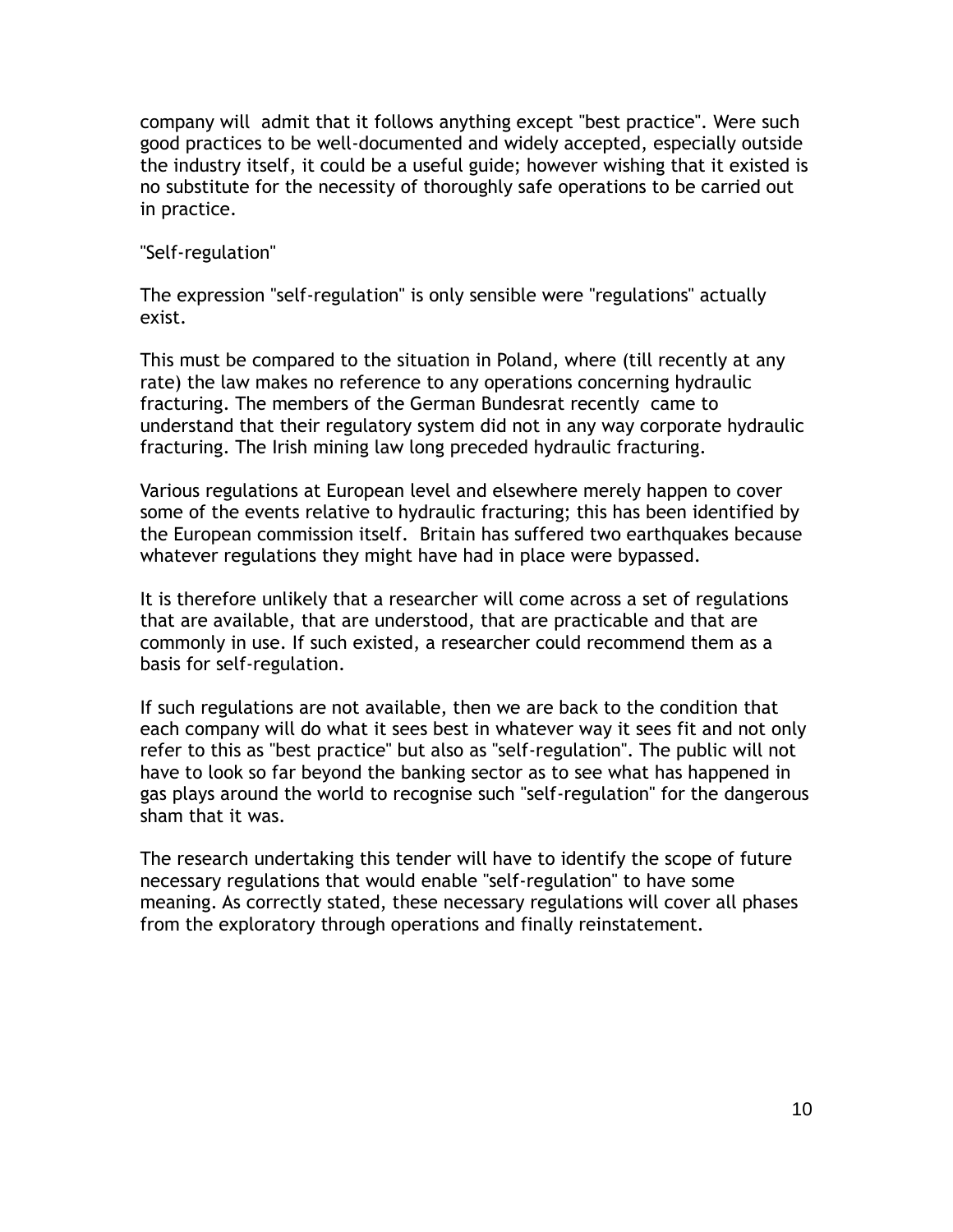*Project -C*

*Issue 1*

This item needs to include a serious critique of any gaps in other countries rather than merely listing existing regulatory usages. (See note on regulation above in different countries, particularly the incidental nature of regulation viz-a vis fracking.)

"Health impact assessment" :

this reference should be deleted as public health issues and concerns are to a considerable extent outside the purview of the Environmental Protection Agency and should be undertaken by the appropriate authorities. Such an external consideration of health impact assessment would take into account the newly issued report of the Chief Medical Officer of the Province of New Brunswick in Canada.

### *Issue 2*

"well-head construction" replace with "well-head and casing construction"

rationale: one of the main aspects of widespread concern is the integrity of the well casing and this omission should be corrected.

# *Page eight of eight*

### *Issue 4*

In order to avoid any public confusion; and inappropriate expenditure on the part of researchers, these terms of reference need to explicitly state that certain issues are outside of the terms of reference of the environmental protection agency; specifically: public health, full economic life cycle of a hydraulic fracturing industry is being introduced to an area, economic impact on existing industries.

# Rationale:

there are issues in public health, such as increase in voluntary drug abuse, antisocial behaviour and social ill-effects of differential wealth inflows , which are not appropriate for an environmental agency, but must be well studied by some other appropriate agency before the licensing or introduction of any such industry which carries these outcomes.